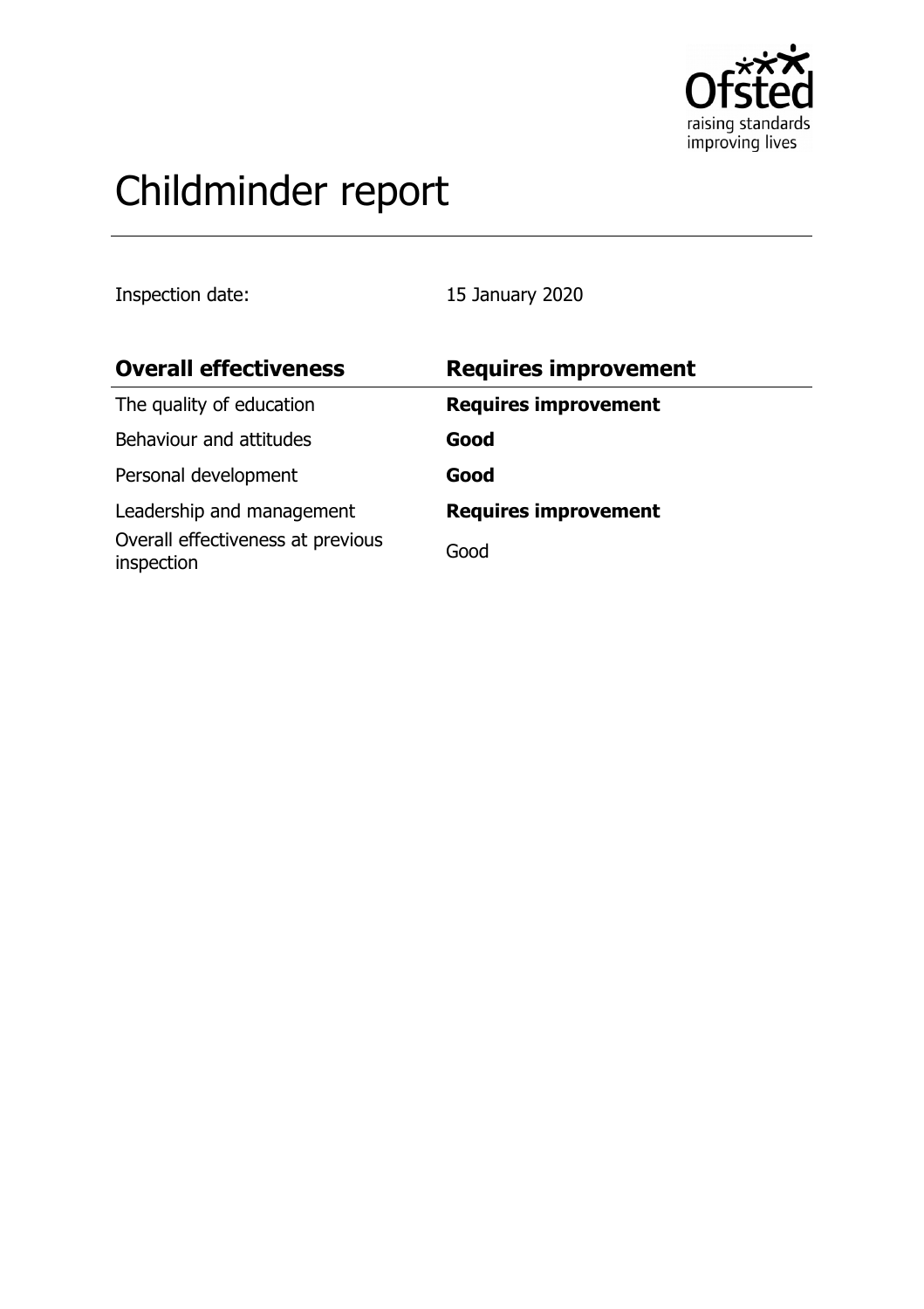

# **What is it like to attend this early years setting?**

#### **The provision requires improvement**

Children settle well. The childminder builds a positive relationship with parents. She is aware of the differing needs of all children and this helps in the settling process. The childminder gathers information about the individual care needs of children, and they feel safe and secure in her care. However, she does not gather information about children's starting points for learning when they first start to attend her provision. Consequently, the childminder lacks the knowledge to build on children's experiences, and children do not make good progress in their learning needs. Children know the routine and develop strong bonds with the childminder. They are warmly welcomed into the provision and they are excited to choose activities they want to play with. Children learn about simple technology. They use toys which create colours and music when they press the buttons, and are discovering how things work. The childminder engages in discussion with the children about their interests and experiences. She helps children to build sentences, encouraging them to explain and describe what they are doing. The childminder does not understand the early years foundation stage curriculum well enough to plan effectively for each child's individual learning. Therefore, children do not make good progress in their learning. The childminder is friendly and consistently promotes good behaviour. Children are self-confident, well behaved and listen to instructions.

## **What does the early years setting do well and what does it need to do better?**

- $\blacksquare$  The childminder and children enjoy singing traditional nursery rhymes such as 'The wheels on the bus'. As they sing, children move their bodies to the rhythm of the music, and some of the children attempt to join in with actions. This helps to promote children's listening and communication skills. Children show good attention and concentration during this activity.
- $\blacksquare$  Children enjoy outings, such as visits to playgroups, libraries, playgrounds and parks. They show interest in people and children from similar and different backgrounds. These outings promote children's sense of community and build their confidence and social skills when out in the wider world.
- $\blacksquare$  The childminder talks to the children and parents about the importance of eating a range of healthy food and the impact this has on their body. She encourages parents to provide a healthy lunch for their own children, and provides the children with a variety of healthy snacks. Older children can independently feed themselves, while younger children attempt to eat without adult support. Younger children feel a sense of achievement when they feed themselves independently. The childminder gives the children appropriate praise for their perseverance and achievement.
- $\blacksquare$  The childminder knows the children well and values their uniqueness, including children with special educational needs and or/disabilities and those who speak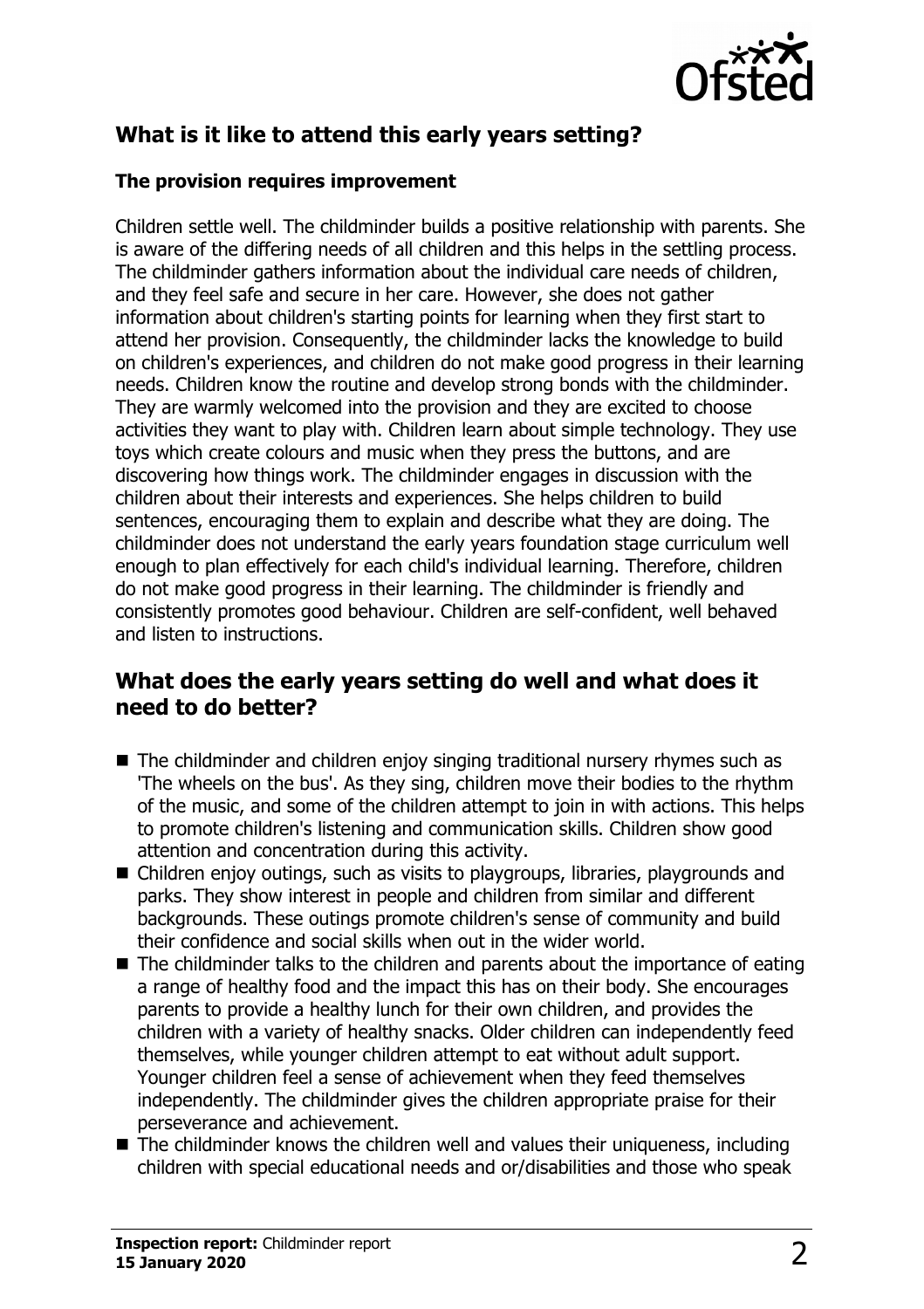

English as an additional language. Sometimes, when children are distressed, the childminder offers them cuddles and is able to reassure them in their home language. Children are happy, settled and develop a strong attachment to the caring and attentive childminder.

- $\blacksquare$  Parents have a close relationship with the childminder. They are very pleased with their children's behaviour and their confidence in new social situations. For example, a parent explained that his child now follows instructions when he visits the park. The childminder gives parents daily feedback about their children's day and advice on individual care needs. Parents are appreciative of the continuity of care their children receive.
- Children enjoy daily opportunities for fresh air and exercise. The childminder has outdoor space, with a range of toys and activities the children enjoy playing with. Children practise early mark making on boards, using a range of writing materials. This also helps to develop their imagination, creativity and physical skills.
- $\blacksquare$  The childminder interacts and observes children during play. Children enjoy counting construction materials as they build towers. The childminder encourages them to talk about their models. However, she does not consistently include this information in ongoing assessments to identify levels of development in order to promote children's learning effectively.
- $\blacksquare$  The childminder does not make best use of self-evaluation to identify areas for improvement and actions that need to be taken to benefit children. For example, although she attends the required mandatory training in safeguarding and first aid, she does not focus on professional development opportunities to improve further the quality of her teaching.

# **Safeguarding**

The arrangements for safeguarding are effective.

The childminder understands her responsibilities to keep children safe. She has a secure knowledge of the signs and symptoms that identify a child may be at risk of abuse. Additionally, she knows the procedures to follow and the professionals to contact if she has any concerns. The childminder checks the premises to minimise potential risks and pays attention to all areas that children can access. She teaches children how to keep themselves safe to prevent them from having accidents. For example, children are learning why they need to tidy away toys and resources so they do not trip or fall.

## **What does the setting need to do to improve?**

#### **To further improve the quality of the early years provision, the provider should:**

■ encourage parents to contribute information to initial assessments of children's skills and knowledge, to enable planning to support children's learning from the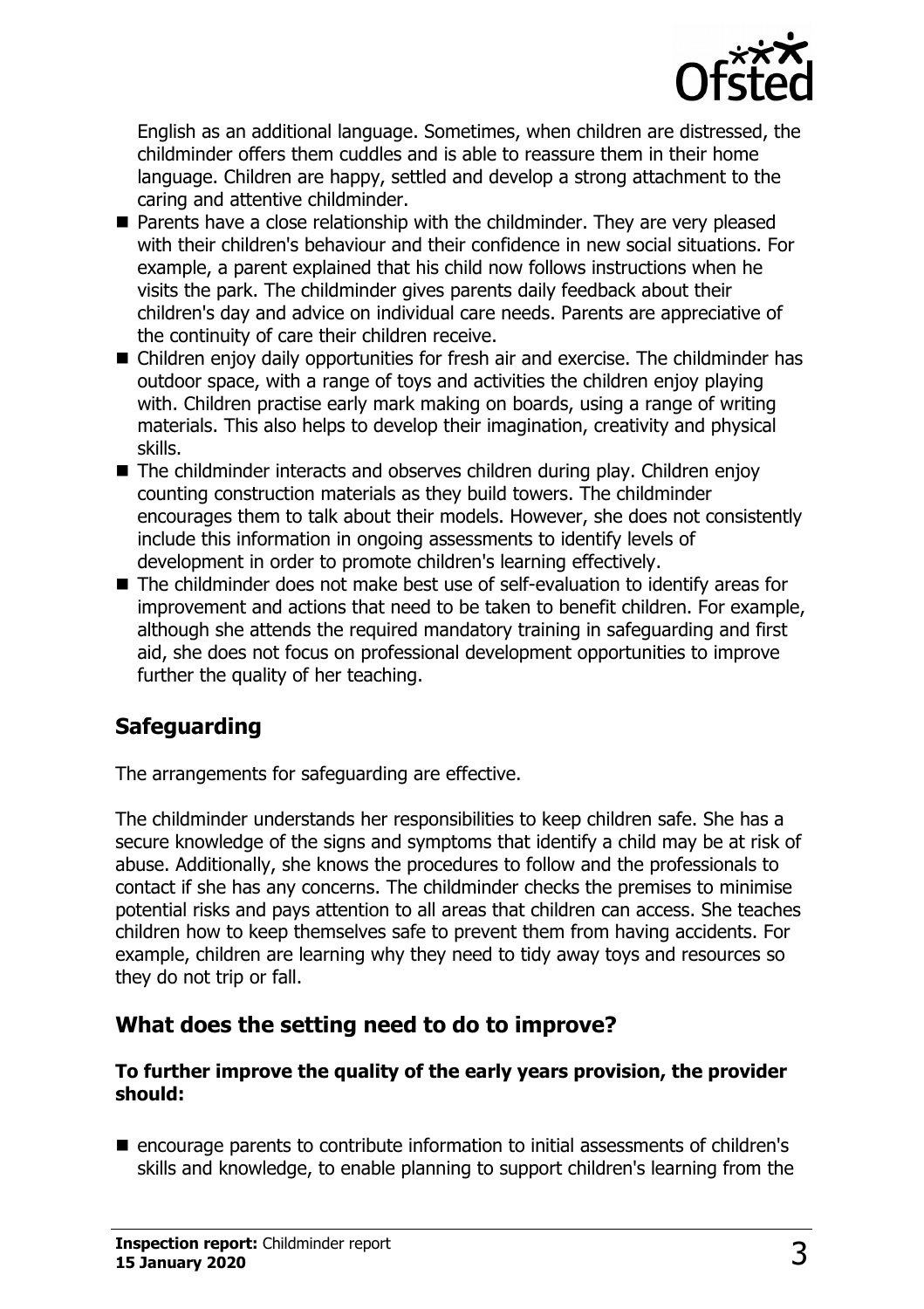

very start

- n explore additional training opportunities to keep professional development up to date, to improve the quality of teaching so that children make good progress
- consistently use observations in ongoing assessment to support children's learning and development and help them make the best progress possible
- strengthen self-evaluation processes to identify areas for improvement, and address them to raise the quality of provision for children.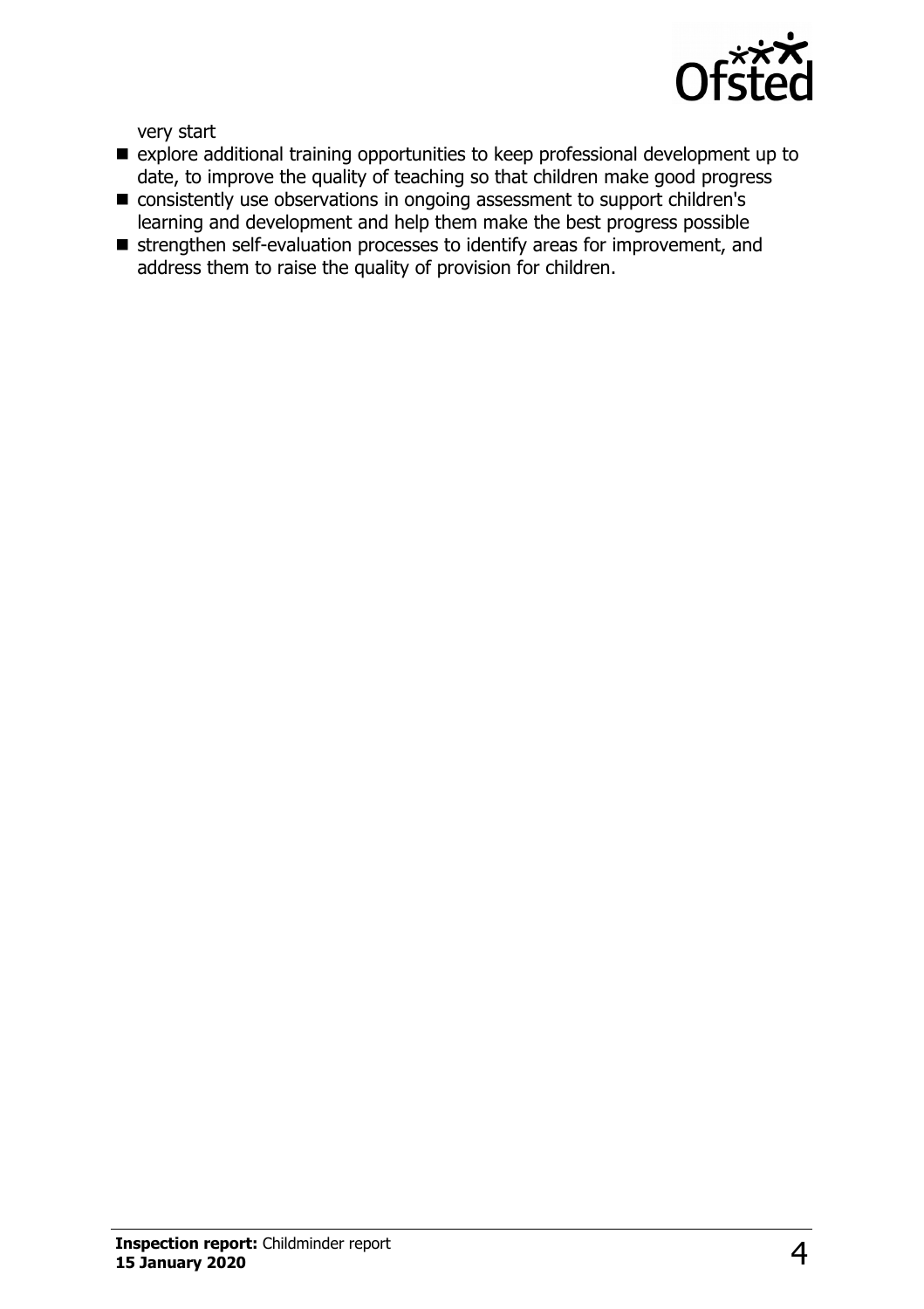

| <b>Setting details</b>        |                                                                                      |
|-------------------------------|--------------------------------------------------------------------------------------|
| Unique reference number       | EY452954                                                                             |
| Local authority               | Kensington and Chelsea                                                               |
| <b>Inspection number</b>      | 10075273                                                                             |
| <b>Type of provision</b>      | Childminder                                                                          |
| <b>Registers</b>              | Early Years Register, Compulsory Childcare<br>Register, Voluntary Childcare Register |
| Day care type                 | Childminder                                                                          |
| Age range of children         | $1$ to $3$                                                                           |
| <b>Total number of places</b> | 6                                                                                    |
| Number of children on roll    | 3                                                                                    |
| Date of previous inspection   | 5 April 2016                                                                         |

# **Information about this early years setting**

The childminder registered in 2013. She lives in the Royal Borough of Kensington and Chelsea. She operates Monday to Friday from 7.30am to 6pm all year round, except during family holidays and bank holidays. She is in receipt of funding to provide free early years education for children aged two and three years. The childminder holds an appropriate early years qualification at level 3.

## **Information about this inspection**

#### **Inspector**

Yemi Afolabi

#### **Inspection activities**

- $\blacksquare$  The inspector and the childminder completed a learning walk to understand how the provision and curriculum are organised.
- $\blacksquare$  A joint observation was carried out by the inspector and the childminder to observe the quality of teaching and learning.
- $\blacksquare$  The inspector took account of the views of parents through written testimonials and conversations.
- $\blacksquare$  The inspector looked at relevant documentation and evidence of the suitability of all persons living at the premises.
- The inspector tracked children's progress, and sampled learning and development records.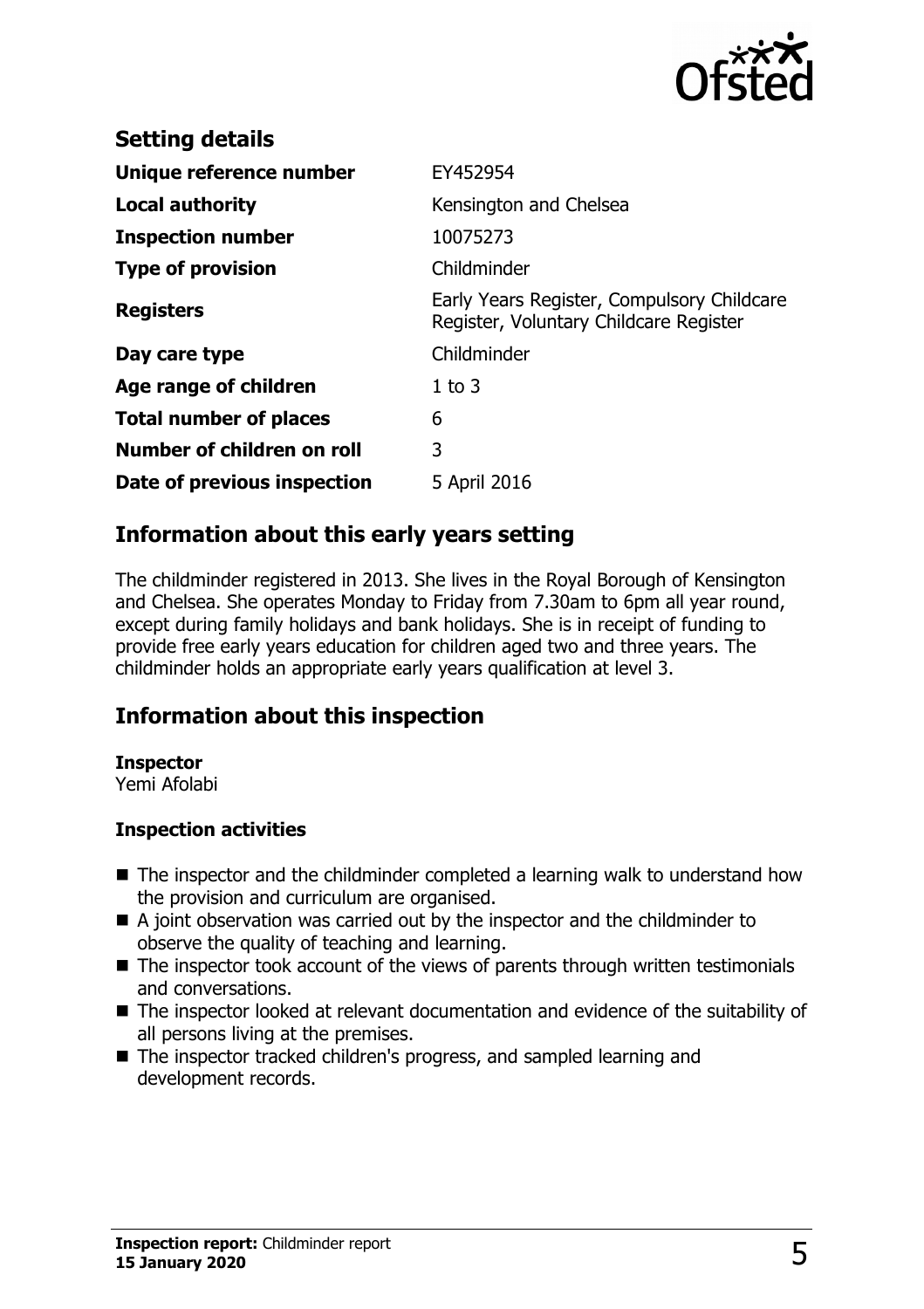

We carried out this inspection under sections 49 and 50 of the Childcare Act 2006 on the quality and standards of provision that is registered on the Early Years Register. The registered person must ensure that this provision complies with the statutory framework for children's learning, development and care, known as the early years foundation stage.

If you are not happy with the inspection or the report, you can [complain to Ofsted.](http://www.gov.uk/complain-ofsted-report)